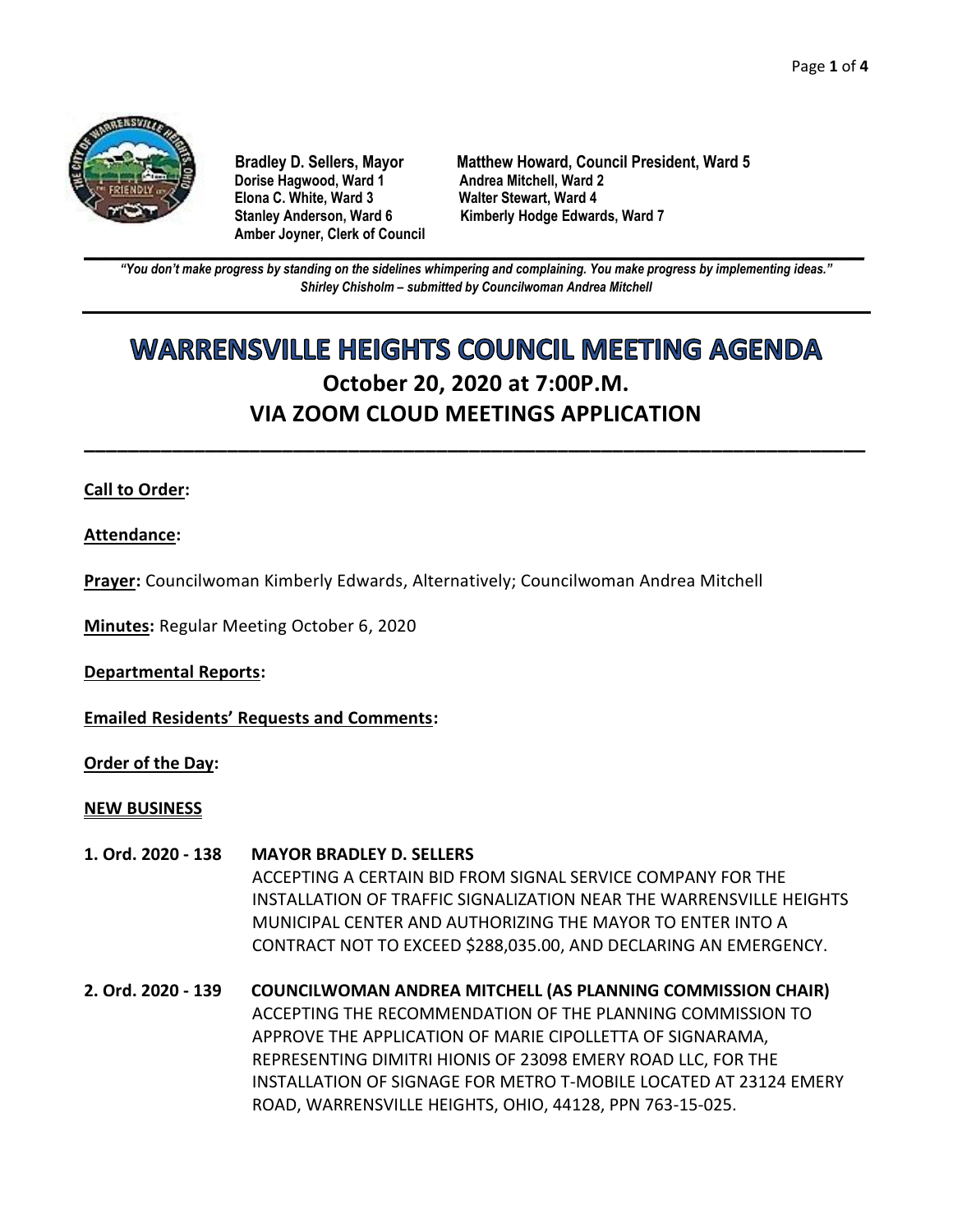- **3. Ord. 2020-140 COUNCILWOMAN ANDREA MITCHELL (AS PLANNING COMMISSION CHAIR)** ACCEPTING THE RECOMMENDATION OF THE PLANNING COMMISSION TO APPROVE THE APPLICATION OF DMITRY BELKIN OF 5422 E. 96 LLC, REPRESENTING THE SAME, FOR THE INSTALLATION OF SIGNAGE FOR DIGITAL FORENSICS CORPORATION LLC LOCATED AT 4400 RENAISSANCE PARKWAY, WARRENSVILLE HEIGHTS, OHIO, 44128, PPN 763-05-003.
- **4. Ord. 2020 - 141 COUNCILWOMAN ANDREA MITCHELL (AS PLANNING COMMISSION CHAIR)** ACCEPTING THE RECOMMENDATION OF THE PLANNING COMMISSION TO APPROVE THE APPLICATION OF JOHN BRUYERE OF SOUTH POINTE HOSPITAL, REPRESENTING THE CLEVELAND CLINIC HEALTH SYSTEM, FOR THE INSTALLATION OF 20 TEMPORARY BANNER SIGNS ON 10 UTILITY POLES LOCATED ALONG HARVARD AND WARRENSVILLE CENTER ROADS NEAR 20000 HARVARD ROAD, WARRENSVILLE HEIGHTS, OHIO, 44128.
- **5. Ord. 2020 - 142 COUNCILWOMAN ANDREA MITCHELL (AS PLANNING COMMISSION CHAIR)** ACCEPTING THE RECOMMENDATION OF THE PLANNING COMMISSION TO APPROVE THE APPLICATION OF DIANE BIJA OF NEW CREATION BUILDERS LLC, REPRESENTING HARRY COLSON, FOR THE INSTALLATION OF A DECK LOCATED AT 20110 GLADSTONE ROAD, WARRENSVILLE HEIGHTS, OHIO, 44122, PPN 761-06- 033.
- **6. Ord. 2020 - 143 COUNCILWOMAN ANDREA MITCHELL (AS PLANNING COMMISSION CHAIR)** ACCEPTING THE RECOMMENDATION OF THE PLANNING COMMISSION TO APPROVE THE APPLICATION OF ZANE BELYEA OF JEWISH FUNERALS USA, LLC, REPRESENTING INTERSTATE EAST LTD, FOR THE OPERATION OF CLEVELAND JEWISH FUNERALS LOCATED AT 26801 MILES ROAD, WARRENSVILLE HEIGHTS, OHIO, 44128, PPN 763-42-005.
- **7. Ord. 2020 – 144 COUNCILWOMAN ANDREA MITCHELL (AS PLANNING COMMISSION CHAIR)** ACCEPTING THE RECOMMENDATION OF THE PLANNING COMMISSION TO APPROVE THE APPLICATION OF ALBERT HADDAD OF ELLET SIGN COMPANY, REPRESENTING INTERSTATE EAST LTD, FOR THE INSTALLATION OF SIGNAGE FOR CLEVELAND JEWISH FUNERALS LOCATED AT 26801 MILES ROAD, WARRENSVILLE HEIGHTS, OHIO, 44128, PPN 763-42-005.
- **8. Res. 2020-054 MAYOR BRADLEY D. SELLERS** AUTHORIZING THE MAYOR TO APPROVE THE COMMUNITY REINVESTMENT AREA RESIDENTIAL TAX ABATEMENT APPLICATION OF JEROME AND MARY WILEY FOR 11179 DANDRIDGE DRIVE LOCATED IN CINEMA PARK, PERMANENT PARCEL NUMBER 762-08-025, PURSUANT TO CHAPTER 3735 OF THE OHIO REVISED CODE.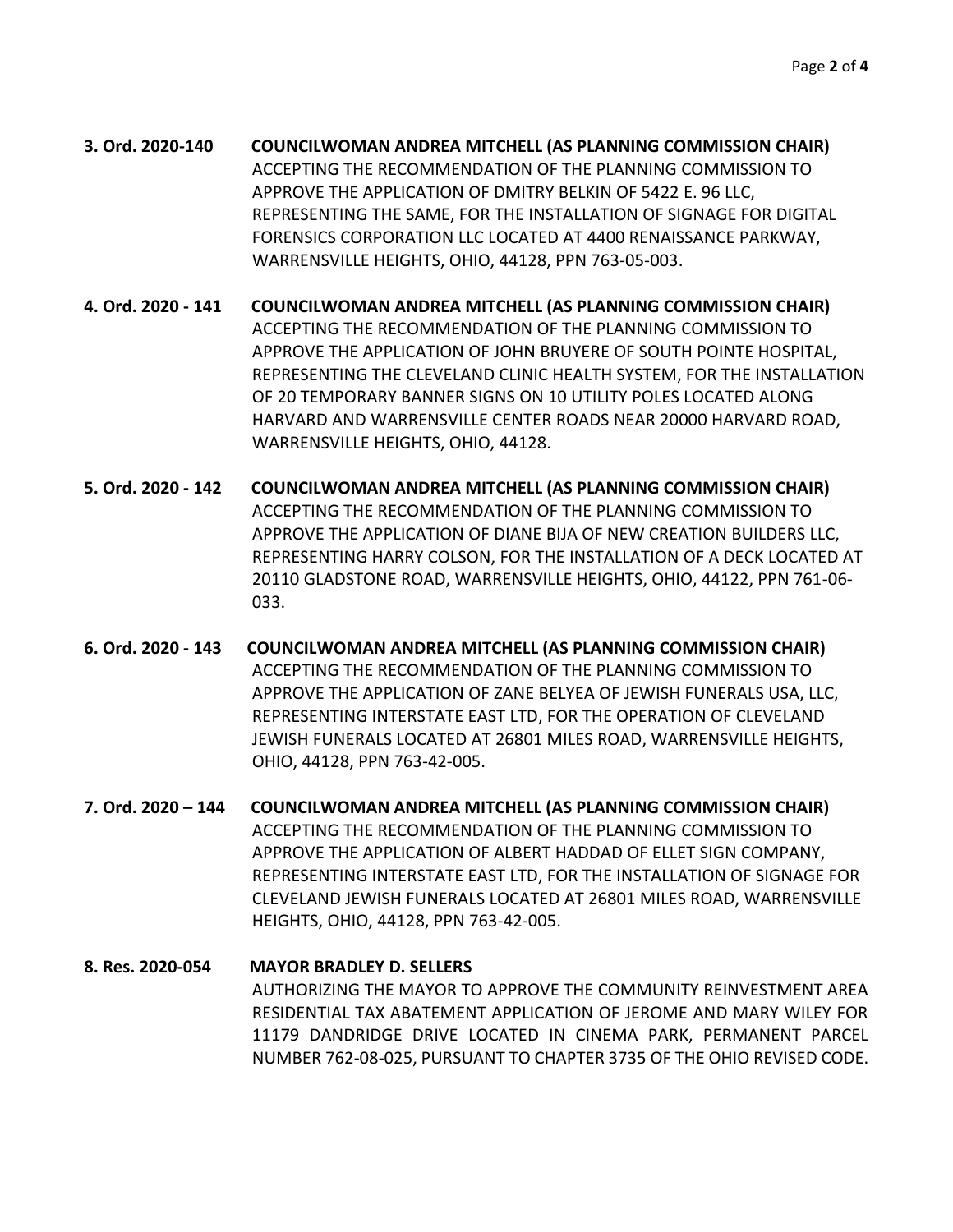- **9. Res. 2020-055 MAYOR BRADLEY D. SELLERS** RESCINDING RESOLUTION NUMBER 2020-051 (AUTHORIZING THE CITY OF WARRENSVILLE HEIGHTS TO DONATE \$1,500.00 TO THE OHIO UNIVERSITY HERITAGE COLLEGE OF OSTEOPATHIC MEDICINE – CLEVELAND TO ASSIST WITH THE ANNUAL TRUNK OR TREAT EVENT).
- **10. Res. 2020-056 COUNCIL PRESIDENT MATTHEW HOWARD** CANCELLING THE 2020 ANNUAL HALLOWEEN HANDOUT ACTIVITIES WITHIN THE CITY OF WARRENSVILLE HEIGHTS, AND DECLARING AN EMERGENCY.

### **ADD-ONS**

- **11. Res. 2020-057 MAYOR BRADLEY D. SELLERS** AUTHORIZING THE ADMINISTRATION TO APPLY FOR, AND ACCEPT IF AWARDED, THE 2021 MULTI-AGENCY RADIO COMMUNICATIONS SYSTEM (MARCS) GRANT THROUGH THE DIVISION OF STATE FIRE MARSHAL OF THE OHIO DEPARTMENT OF COMMERCE, AND DECLARING AN EMERGENCY.
- **12. Res. 2020-058 MAYOR BRADLEY D. SELLERS** AUTHORIZING THE ADMINISTRATION TO APPLY FOR THE CLEAN OHIO GREEN SPACE CONSERVATION PROGRAM GRANT THROUGH THE OHIO PUBLIC WORKS COMMISSION AND STREAM CORRIDORS OF THE BEAR CREEK RIPARIAN AND SUPPORTING SAID PROJECT, AND DECLARING AN EMERGENCY.

### **OLD BUSINESS**

**13. Ord. 2020 – 126 COUNCILWOMAN ANDREA MITCHELL (AS PLANNING COMMISSION CHAIR) 09/15/20: 1ST READ** ACCEPTING THE RECOMMENDATION OF THE PLANNING COMMISSION TO 10/06/20: 2<sup>ND</sup> READ APPROVE THE APPLICATION OF LEO BELKIN OF CLEVELAND AUTO STORE, LLC,  **10/20/20: 3RD READ** REPRESENTING DMITRY BELKIN OF 5422 E. 96TH LLC, FOR THE OPERATION OF AN INDOOR AUTOMOBILE DEALERSHIP LOCATED AT 4400 RENAISSANCE PARKWAY, WARRENSVILLE HEIGHTS, OHIO, 44128, PPN 763-05-003.